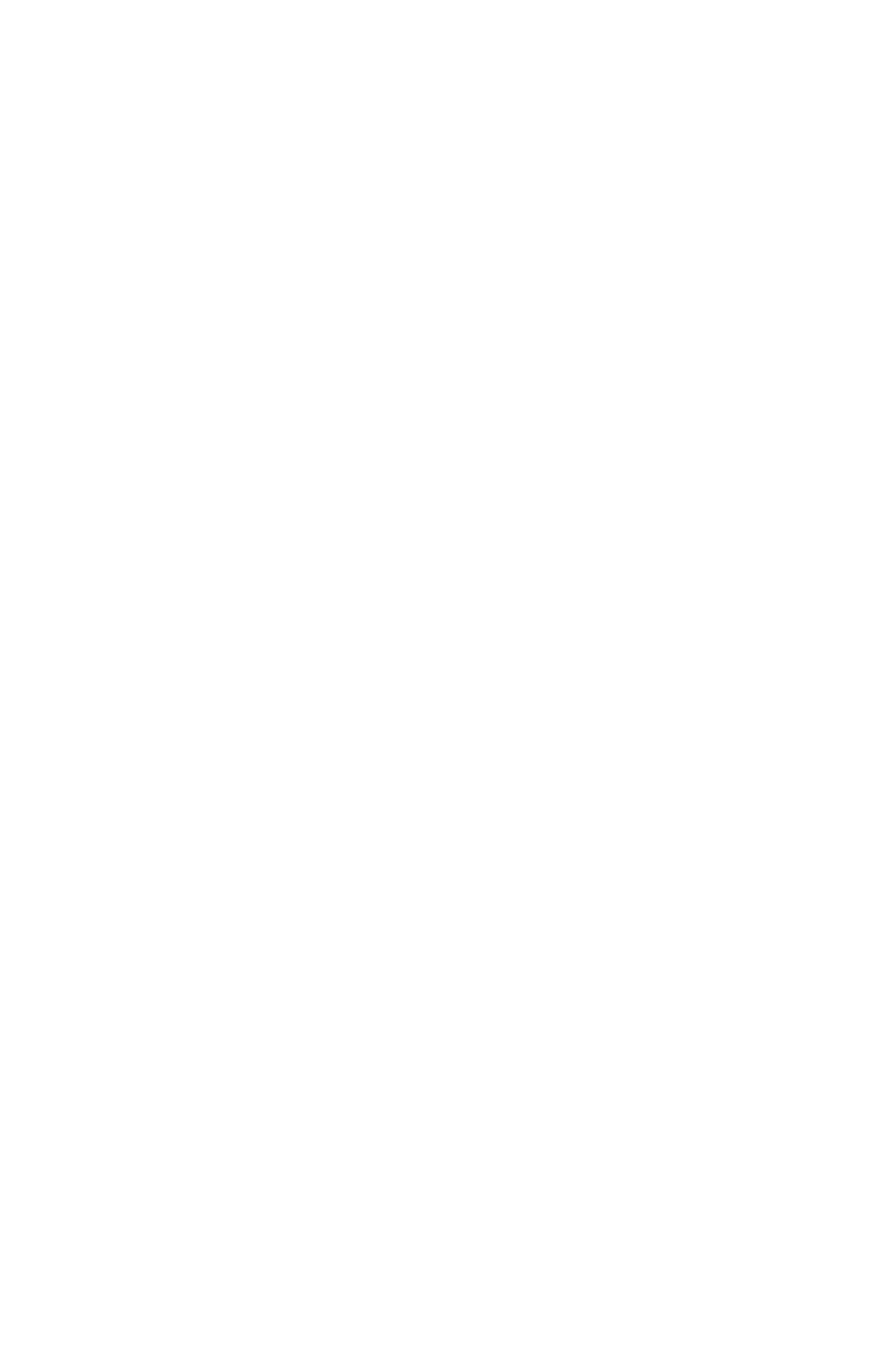# **EMPOWERMENT AND POVERTY REDUCTION**

### **A Sourcebook**

**Edited by Deepa Narayan**



THE WORLD BANK Washington, DC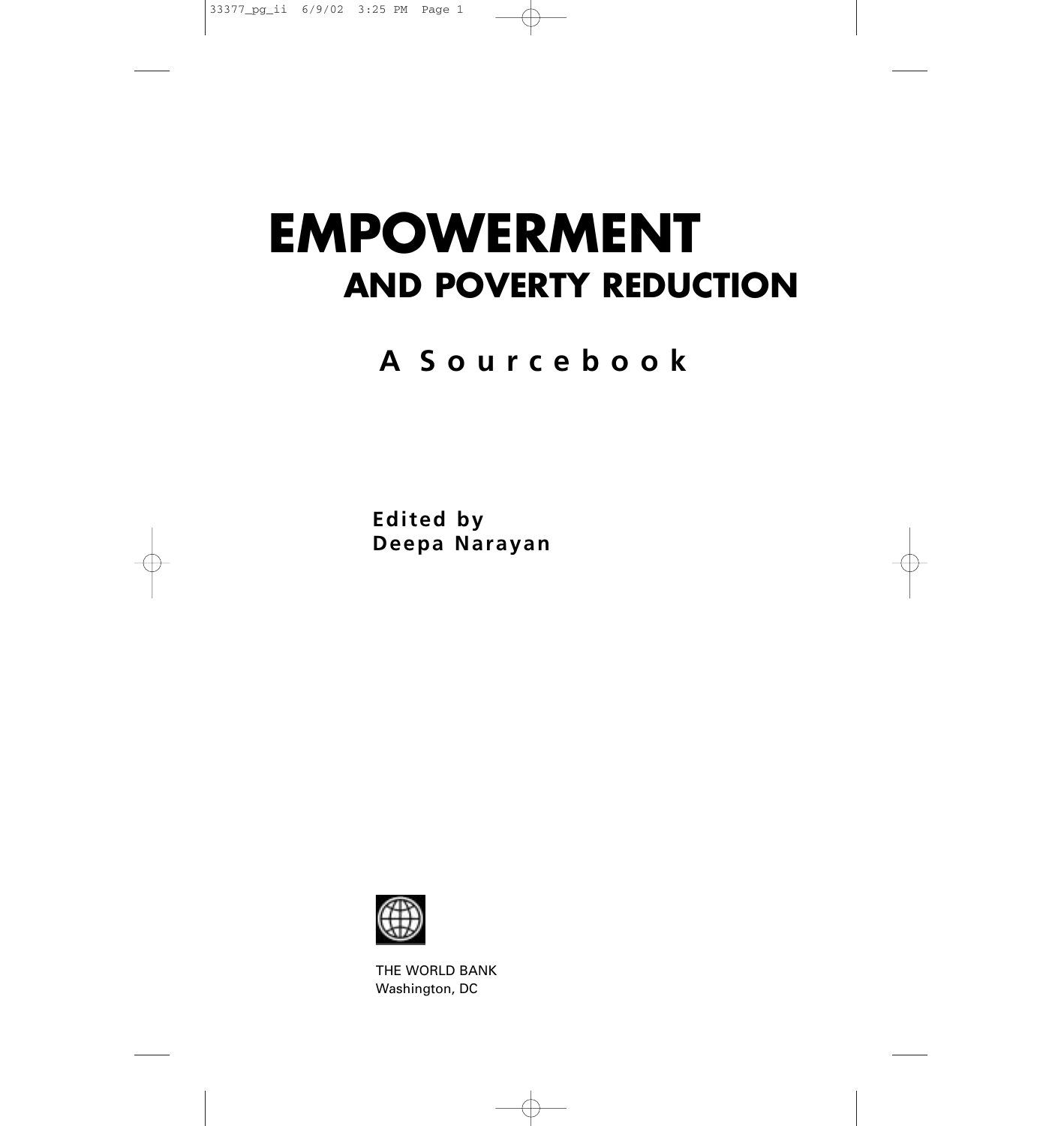© 2002 The International Bank for Reconstruction and Development / The World Bank 1818 H Street, NW Washington, DC 20433

All rights reserved. First printing June 2002 1 2 3 4 05 04 03 02

The findings, interpretations, and conclusions expressed here are those of the author(s) and do not necessarily reflect the views of the Board of Executive Directors of the World Bank or the governments they represent.

The World Bank cannot guarantee the accuracy of the data included in this work. The boundaries, colors, denominations, and other information shown on any map in this work do not imply on the part of the World Bank any judgment of the legal status of any territory or the endorsement or acceptance of such boundaries.

Rights and Permissions

The material in this work is copyrighted. No part of this work may be reproduced or transmitted in any form or by any means, electronic or mechanical, including photocopying, recording, or inclusion in any information storage and retrieval system, without the prior written permission of the World Bank. The World Bank encourages dissemination of its work and will normally grant permission promptly.

For permission to photocopy or reprint, please send a request with complete information to the Copyright Clearance Center, Inc., 222 Rosewood Drive, Danvers, MA, 01923, USA, telephone 978-750-8400, fax 978-750-4470, www.copyright.com.

All other queries on rights and licenses, including subsidiary rights, should be addressed to the Office of the Publisher, World Bank, 1818 H Street NW, Washington, DC, 20433, USA, fax 202-522-2422, e-mail pubrights@worldbank.org.

Cover design by Tomoko Hirata, World Bank GSDPG.

ISBN 0-8213-5166-4

.

**Library of Congress Cataloging-in-Publication data has been applied for.**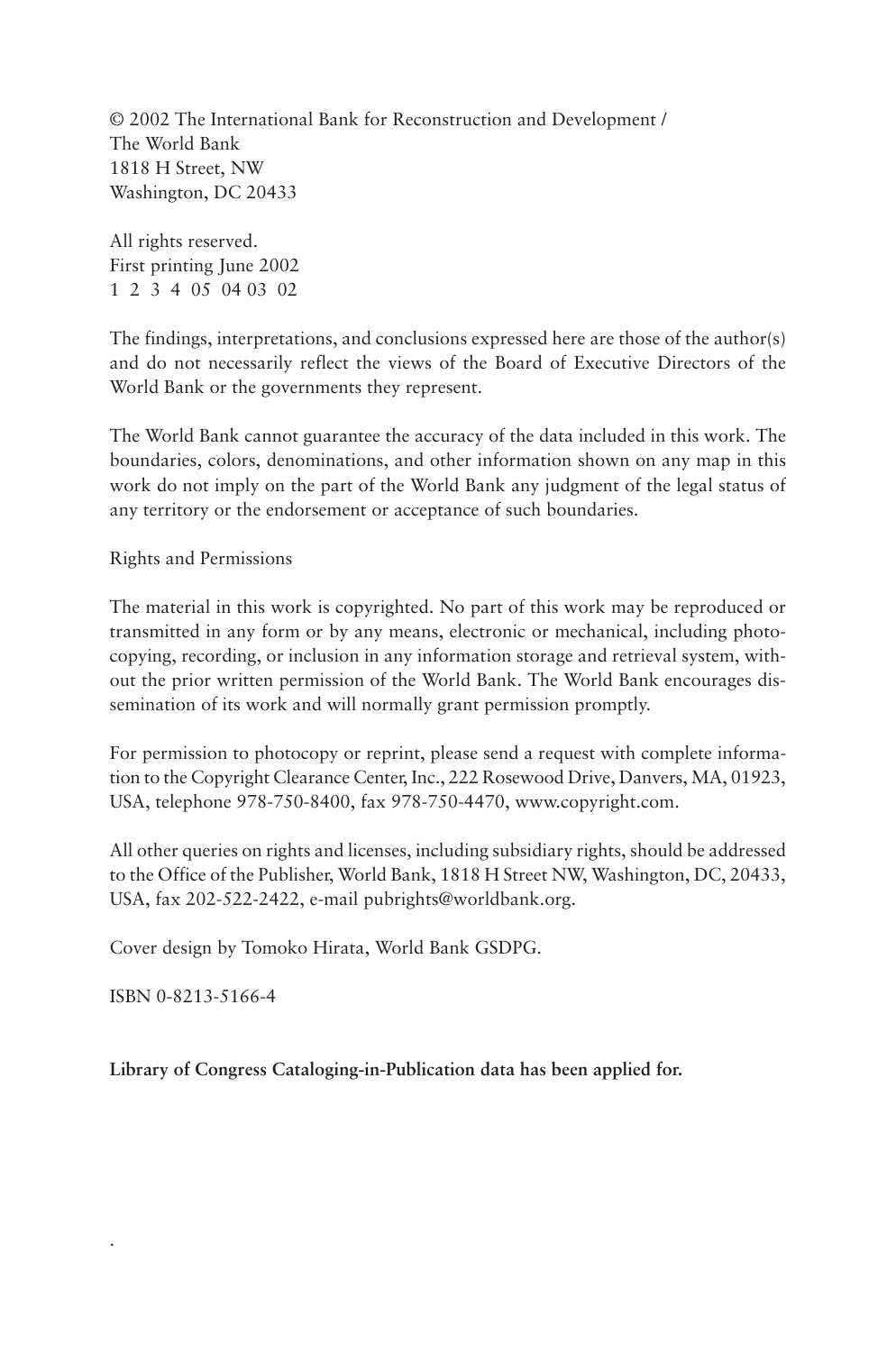# **Contents**

| $\mathbf 1$ .                                     |  |
|---------------------------------------------------|--|
| Empowerment and Development Effectiveness  2      |  |
| Empowerment and Development Effectiveness: Good   |  |
|                                                   |  |
| Empowerment and Development Effectiveness: Making |  |
|                                                   |  |
| Empowerment and Development Effectiveness:        |  |
|                                                   |  |
|                                                   |  |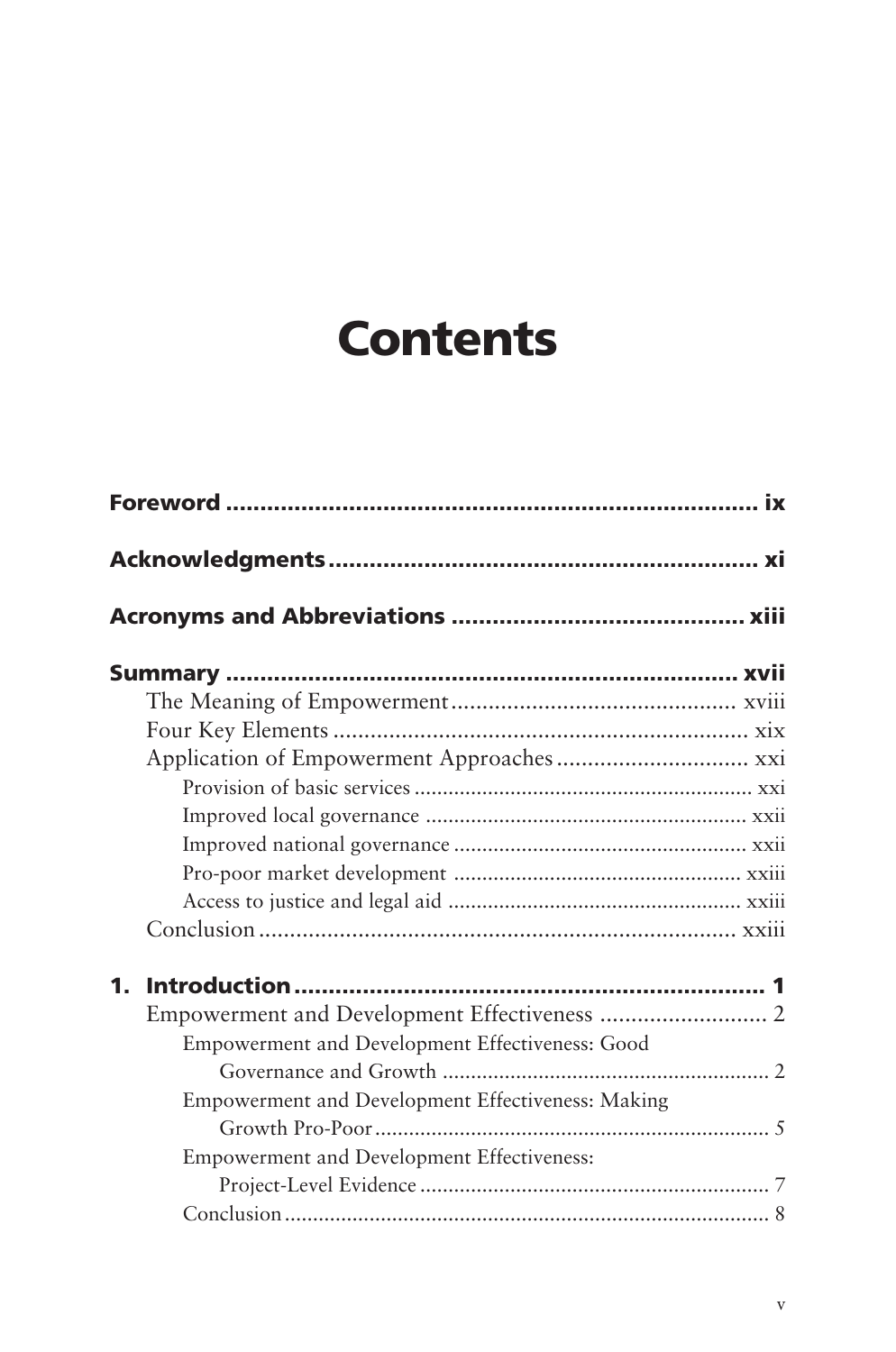| vi | Empowerment and Poverty Reduction: A Sourcebook            |  |
|----|------------------------------------------------------------|--|
|    |                                                            |  |
|    |                                                            |  |
|    |                                                            |  |
|    |                                                            |  |
|    |                                                            |  |
|    |                                                            |  |
|    |                                                            |  |
|    |                                                            |  |
|    |                                                            |  |
|    |                                                            |  |
|    | Relationship between Individual and Collective Assets      |  |
|    |                                                            |  |
|    |                                                            |  |
|    |                                                            |  |
|    |                                                            |  |
|    |                                                            |  |
|    |                                                            |  |
|    |                                                            |  |
|    |                                                            |  |
|    |                                                            |  |
|    | Empowerment in Context: Conditions Vary  24                |  |
|    |                                                            |  |
|    |                                                            |  |
|    |                                                            |  |
|    | Strength of Local-Level Institutions and Civil Society  26 |  |
|    |                                                            |  |
|    |                                                            |  |
|    | 3. Applying Empowerment Principles  31                     |  |
|    |                                                            |  |
|    |                                                            |  |
|    |                                                            |  |
|    |                                                            |  |
|    |                                                            |  |
|    |                                                            |  |
|    | Inclusion and Participation: Planning, Budgeting,          |  |
|    |                                                            |  |
|    |                                                            |  |
|    |                                                            |  |
|    |                                                            |  |
|    |                                                            |  |
|    |                                                            |  |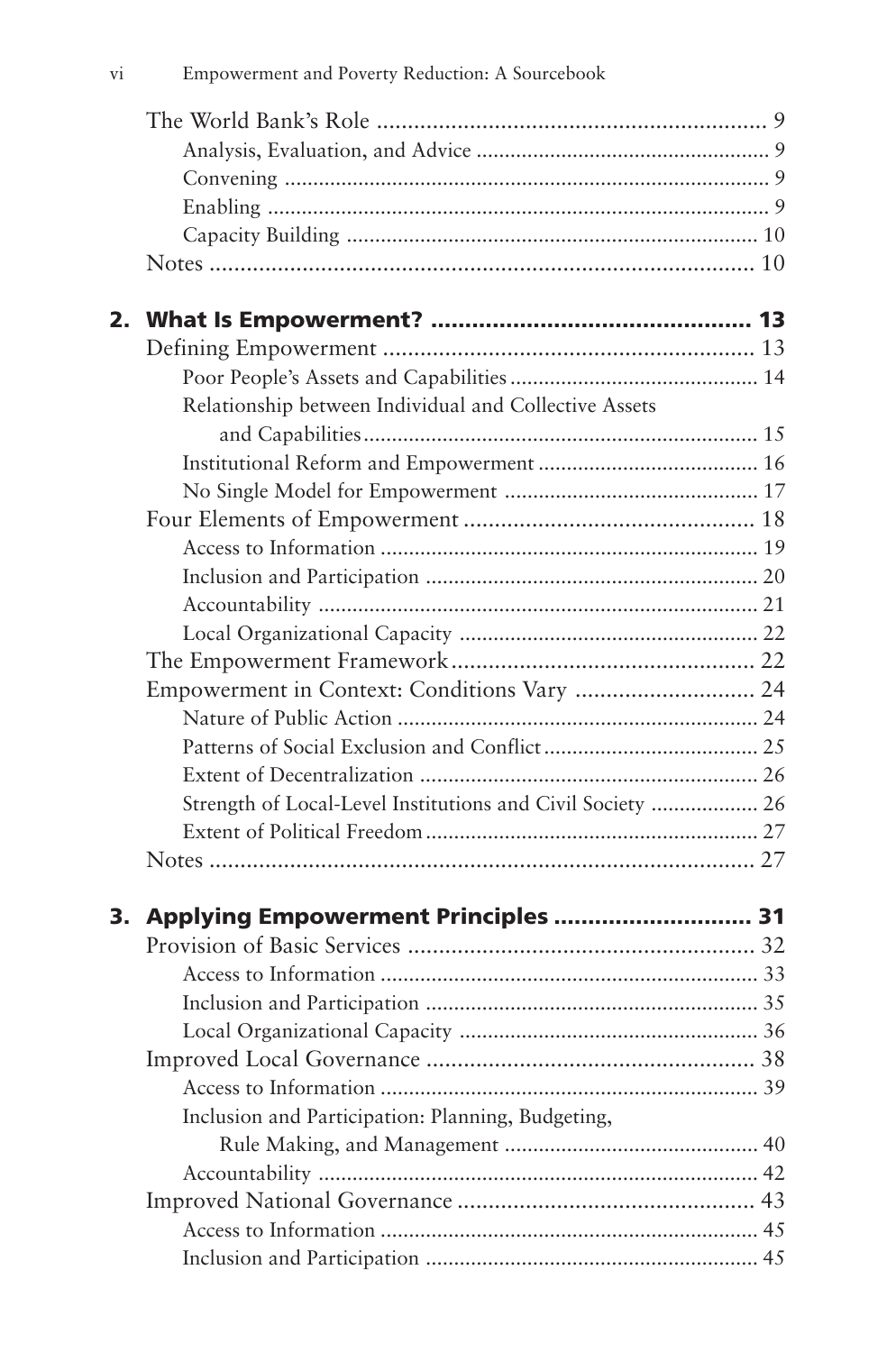|    | Business Development Support Services for                             |  |
|----|-----------------------------------------------------------------------|--|
|    |                                                                       |  |
|    |                                                                       |  |
|    | Managing Vulnerability: Insurance and Housing  65                     |  |
|    |                                                                       |  |
|    |                                                                       |  |
|    |                                                                       |  |
|    |                                                                       |  |
|    |                                                                       |  |
|    | References and Background Papers  81                                  |  |
|    |                                                                       |  |
|    |                                                                       |  |
| 1. | Information and Communications Technology as a Tool                   |  |
|    |                                                                       |  |
| 2. | Empowerment and the World Bank's Country Assistance                   |  |
|    |                                                                       |  |
| 3. | Empowerment in the Vietnam Country Program  137                       |  |
| 4. | Peru Portfolio Review through an                                      |  |
|    |                                                                       |  |
| 5. | Social Accountability Mechanisms in Programmatic and                  |  |
|    |                                                                       |  |
| 6. |                                                                       |  |
| 7. |                                                                       |  |
| 8. | Decentralization Strategies for Empowerment 201                       |  |
| 9. |                                                                       |  |
|    |                                                                       |  |
|    | 11. Institutional Innovations to Support Micro, Small, and            |  |
|    |                                                                       |  |
|    | 12. Institutional Innovations in Financial Services for the Poor  259 |  |
|    |                                                                       |  |
|    |                                                                       |  |
|    |                                                                       |  |
|    |                                                                       |  |
|    |                                                                       |  |
|    |                                                                       |  |
|    | 19. Private Enterprise Surveys of the Business Environment 345        |  |
|    |                                                                       |  |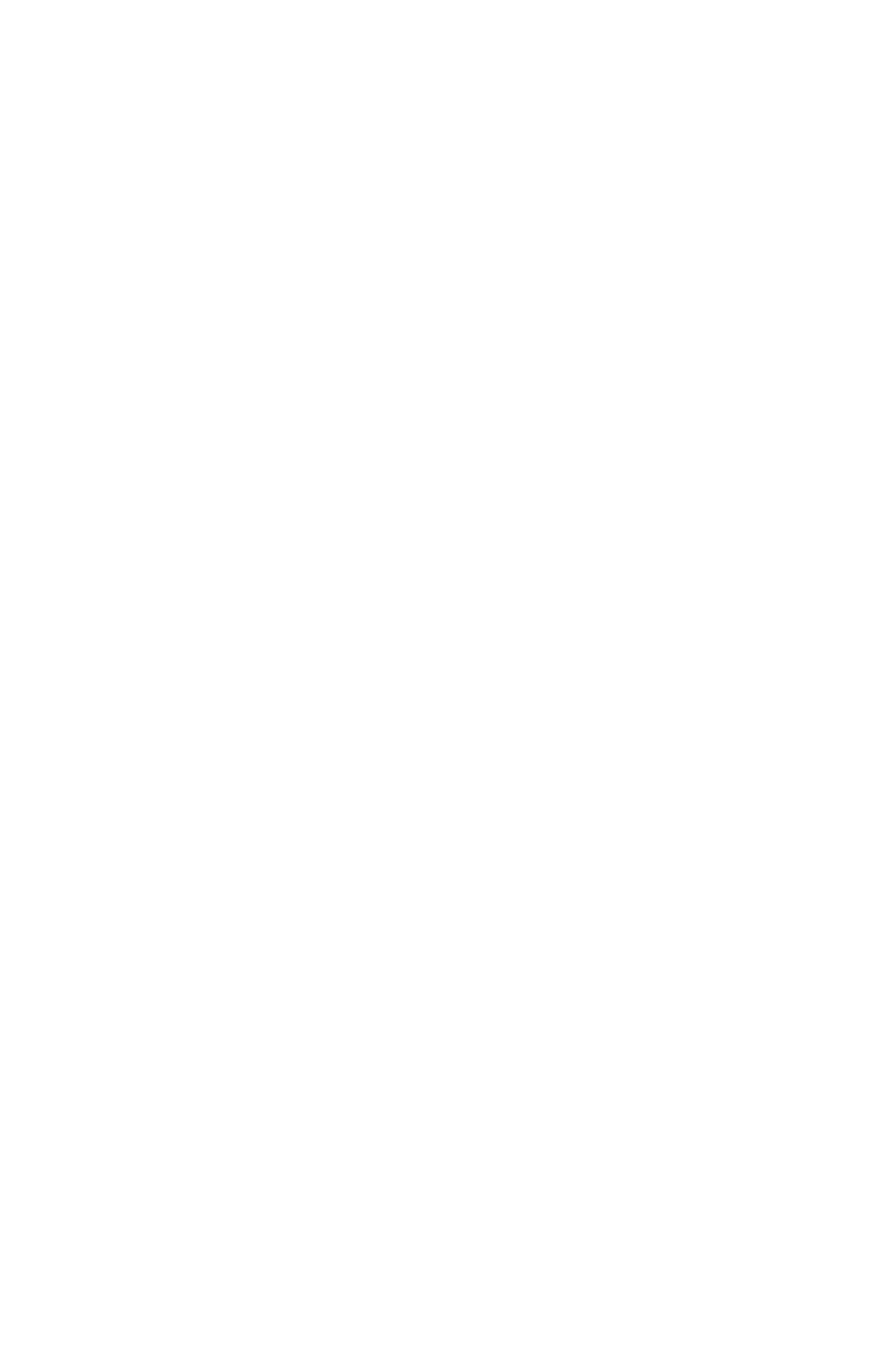### **Foreword**

This book is an outgrowth of *World Development Report 2000/2001: Attacking Poverty*, which identified opportunity, empowerment, and security as critical focus areas in the design and execution of poverty reduction strategies. The centrality of empowerment for development effectiveness has since been recognized in the World Bank's Strategic Framework, which identifies empowering poor people and investing in their assets as one of two priority areas for World Bank support to client countries. This book highlights the World Bank's current thinking on empowerment to improve development effectiveness.

Around the world 2.8 billion people, almost half the world's population, live on less than \$2 a day. Unless we tap into the resources and capabilities of poor people themselves—expanding their freedom of choice and action and supporting their efforts to lift themselves out of poverty the numbers of poor people around the world will only increase, and the impact of poverty on their lives will only worsen. The influence of poverty on poor people's lives is multidimensional, not simply through limited incomes and opportunities, but also through lack of education and health services, unsanitary living conditions, hunger, exhaustion, disease, insecurity, disregard, abuse, and a host of other issues.

Reducing poverty requires not only broad-based growth and improved governance at the national level, but also support to bottom-up approaches focusing on poor people and their roles and experiences in the development process. It requires increasing the resources dedicated to this goal, together with more responsible use of those resources. Further, it requires development approaches that are sustainable, so that programs and policies meant to improve people's lives today do not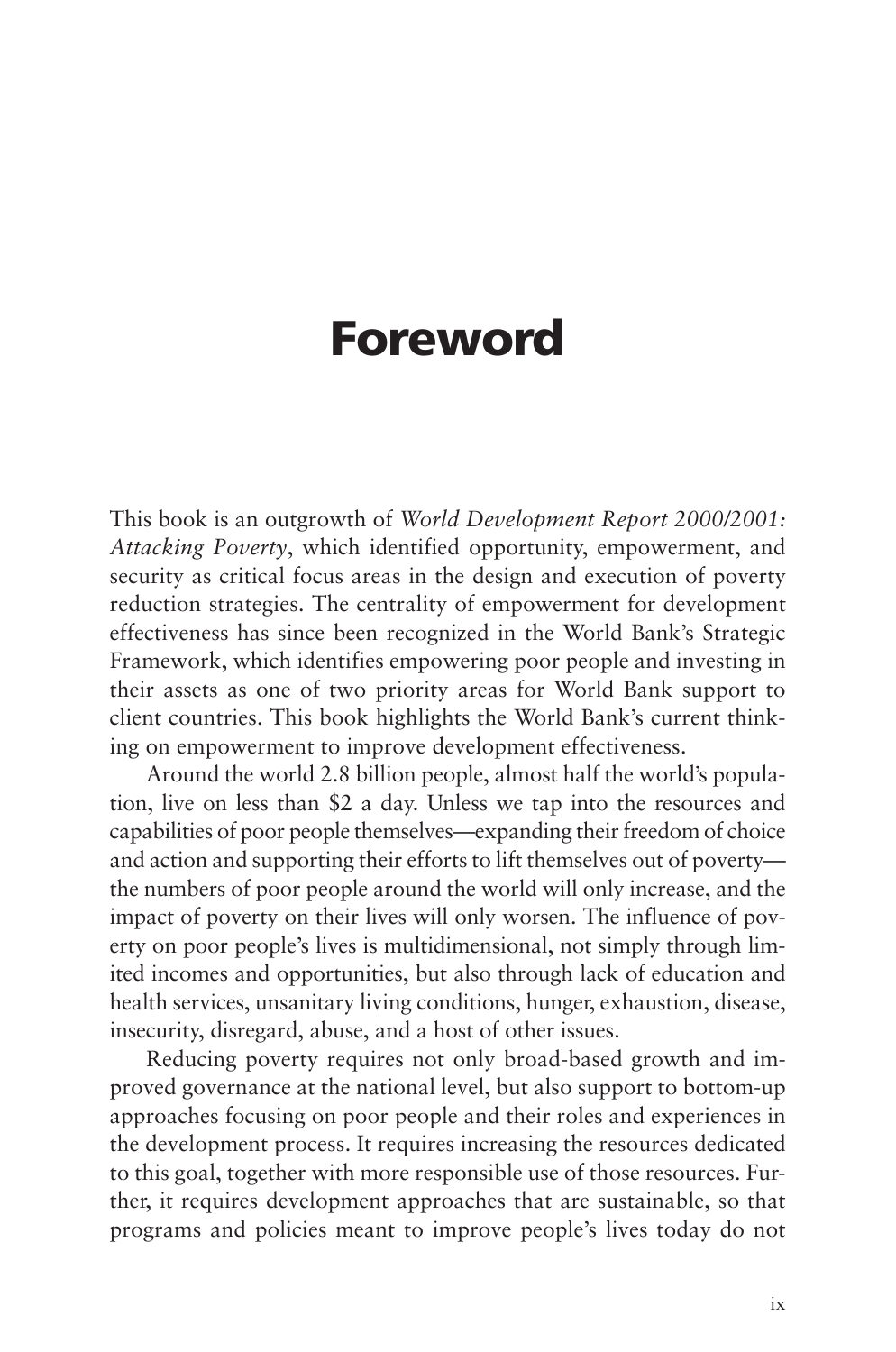jeopardize their lives, or those of their children, tomorrow. In short, empowerment means changing not only what we do, but how we do it.

We hope this sourcebook will be useful in deepening both our understanding and our application of an empowering approach to poverty reduction. It marks the beginning of a collection of experiences that will evolve with our learning on the ground. We welcome your reactions and contributions to this ongoing work.

| Gobind Nankani          | Ian Johnson                  |
|-------------------------|------------------------------|
| Vice President          | Vice President               |
| Poverty Reduction       | Environmentally and Socially |
| and Economic Management | Sustainable Development      |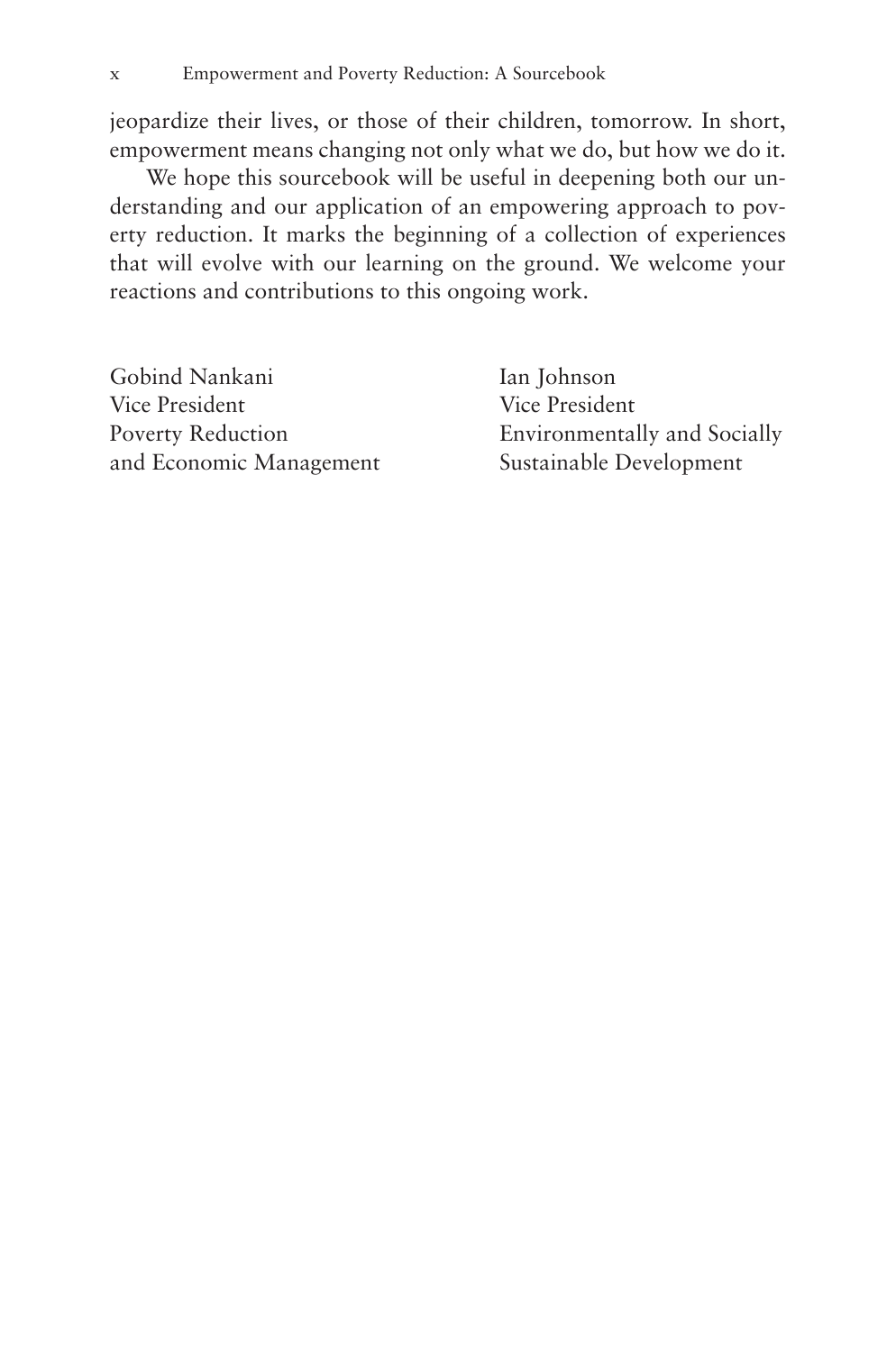## **Acknowledgments**

This sourcebook was written by Deepa Narayan, Senior Adviser, Poverty Reduction and Economic Management (PREM), under the leadership of Nicholas Stern, Senior Vice President and Chief Economist, and Gobind Nankani, Vice President, PREM, with joint guidance from John Page, Director, Poverty Reduction Group, and Steen Jorgensen, Director, Social Development, all at the World Bank in Washington, D.C.

The book was prepared after extensive discussions, beginning in February 2001, on the empowerment framework and strategic actions that should be supported by the World Bank. The consultations involved over 1,000 people inside and outside the Bank. They included government officials, Bank staff, other donor representatives, and members of civil society in Indonesia, the Philippines, and Vietnam, as well as staff of the Asian Development Bank, the World Health Organization, the World Conservation Union, and the U.N. High Commission on Human Rights. The framework was further discussed within the Bank, as well as at a World Bank Institute–sponsored regional workshop on empowerment held in Hungary with participants from nine countries of Eastern Europe. A second regional workshop organized by the Latin America and Caribbean Region and held in Peru provided additional feedback. The framework was also discussed with external advisers on culture and empowerment and with the Social Development Board. Helpful feedback was also received from participants at two Bank-wide review meetings chaired by Nicholas Stern.

The book also benefited from discussions with Nisha Agrawal, Jehan Arulpragasam, Tamar Manuelyan Atinc, Kathy Bain, Lynn Bennett, Hans Binswanger, Anis Dani, Paula Donovan, David Ellerman, Norman Hicks,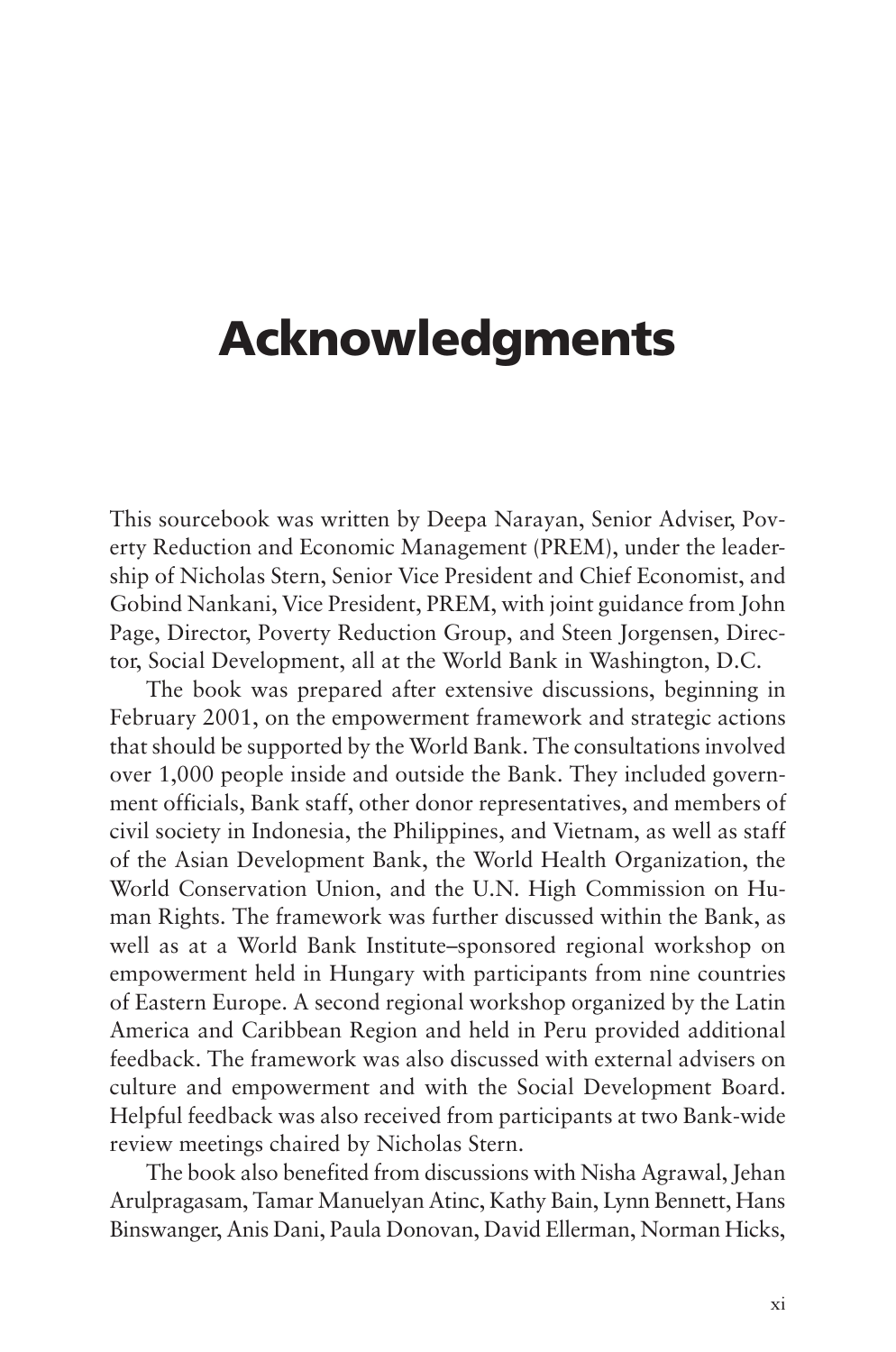Michael Klein, Alexandre Marc, Shaha Riza, Jean-Louis Sarbib, Sudhir Shetty, Veena Siddharth, Michael Walton, and Roberto Zagha.

Background research support was provided by Laura Bures, Simone Cecchini, Radha Seshagiri, and Talat Shah. Coordination support was provided by Bryan Kurey. The Tools and Practices were prepared by staff across the World Bank.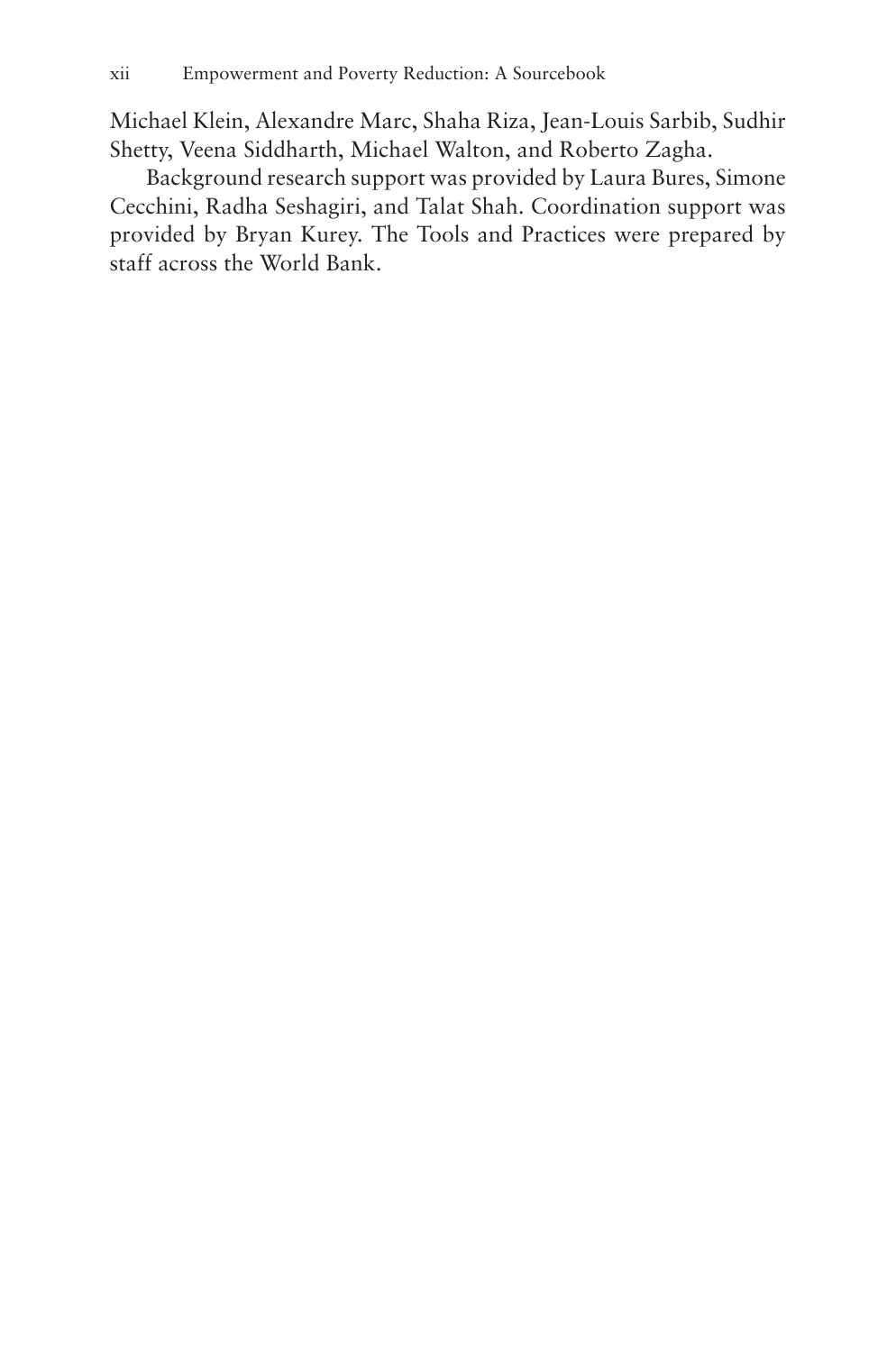## **Acronyms and Abbreviations**

| <b>ATM</b>   | Automated teller machine                                |
|--------------|---------------------------------------------------------|
| <b>BEEPS</b> | Business Environment and Enterprise Performance Survey  |
| CAS          | <b>Country Assistance Strategy</b>                      |
| <b>CDD</b>   | Community-driven development                            |
| <b>CDI</b>   | Committee for Democracy in Information Technology       |
|              | (Brazil)                                                |
| <b>CGAP</b>  | Consultative Group to Assist the Poorest                |
| <b>CIDA</b>  | Canadian International Development Agency               |
| <b>CMU</b>   | Country Management Unit                                 |
| <b>CPPR</b>  | Country Portfolio Performance Review                    |
| <b>CPRGS</b> | Comprehensive Poverty Reduction and Growth Strategy     |
|              | (Vietnam)                                               |
| <b>DEC</b>   | Development Economics Vice Presidency (of the World     |
|              | Bank)                                                   |
| <b>DFID</b>  | Department for International Development (U.K.)         |
| <b>ECA</b>   | Europe and Central Asia Region (of the World Bank)      |
| <b>ESW</b>   | Economic and sector work                                |
| <b>FOIA</b>  | Freedom of Information Act                              |
| <b>FSSAP</b> | Female Secondary School Assistance Project (Bangladesh) |
| <b>GDP</b>   | Gross domestic product                                  |
| <b>GUAPA</b> | Guatemala Poverty Assessment                            |
| <b>IBRD</b>  | International Bank for Reconstruction and Development   |
|              | (of the World Bank Group)                               |
|              |                                                         |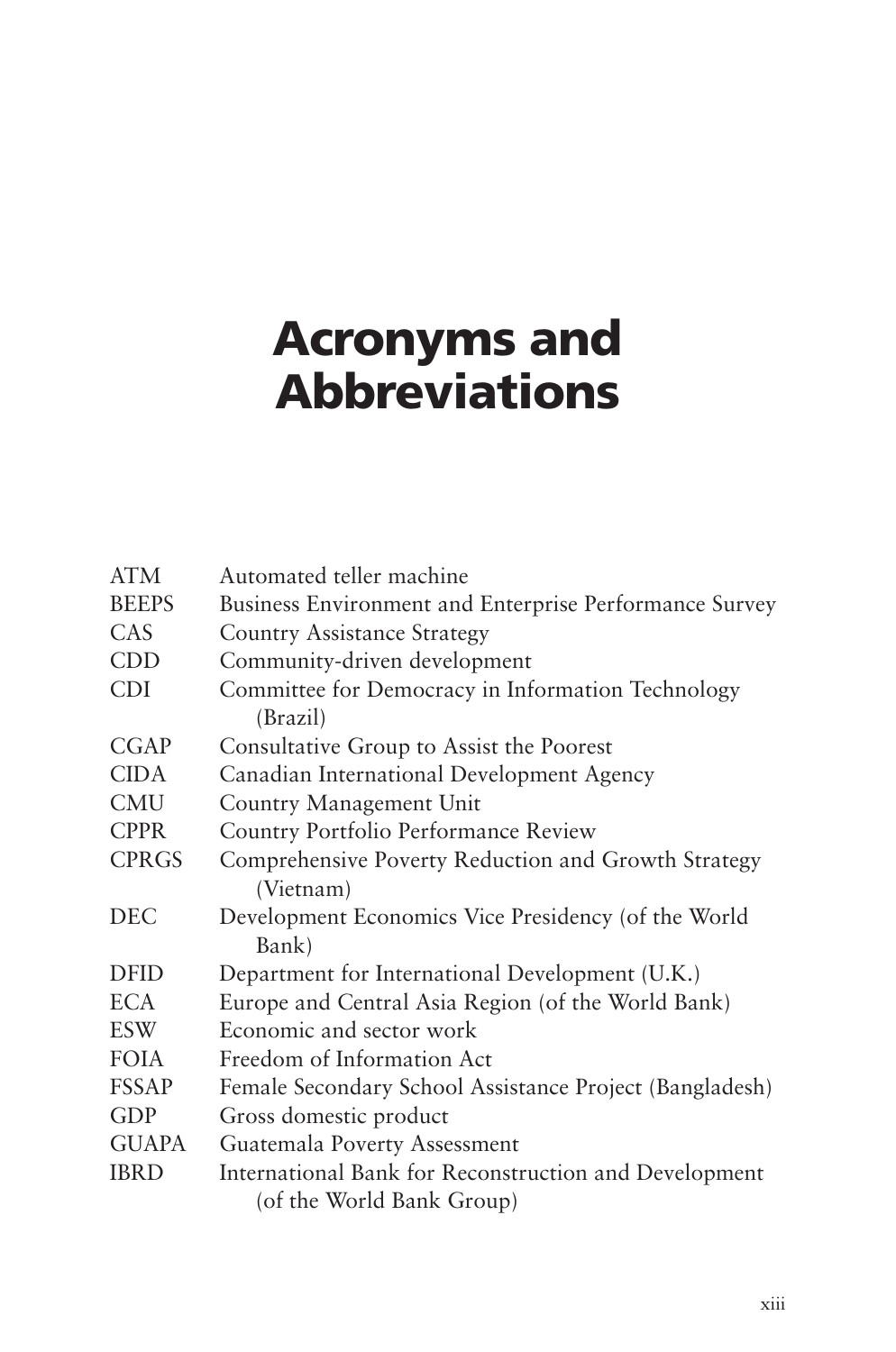| xiv          | Empowerment and Poverty Reduction: A Sourcebook        |
|--------------|--------------------------------------------------------|
| <b>ICT</b>   | Information and communications technology              |
| <b>IDA</b>   | International Development Association (of the World    |
|              | Bank Group)                                            |
| <b>IDASA</b> | Institute for Democracy in South Africa                |
| <b>IEC</b>   | Information, education, and communication              |
| <b>IFC</b>   | International Finance Corporation (of the World Bank   |
|              | Group)                                                 |
| <b>IGR</b>   | Institutional and Governance Review                    |
| <b>KDP</b>   | Kecamatan Development Project (Indonesia)              |
| <b>LAC</b>   | Latin America and the Caribbean Region (of the World   |
|              | Bank)                                                  |
| LLI          | Local-level institutions                               |
| <b>MASAF</b> | Malawi Social Action Fund                              |
| MFI          | Microfinance institution                               |
| <b>MIGA</b>  | Multilateral Investment Guarantee Agency (of the World |
|              | Bank Group)                                            |

PEAP Poverty Eradication Action Plan (Uganda) PER Public Expenditure Review

PAC Public Affairs Centre (India) PAD Project Appraisal Document

NGO Nongovernmental organization

ment

- PETS Public Expenditure Tracking Survey
- PPA Participatory Poverty Assessment
- PREM Poverty Reduction and Economic Management Network (of the World Bank)

OECD Organisation for Economic Co-operation and Develop-

OED Operations Evaluation Department (of the World Bank)

- PRSC Poverty Reduction Support Credit
- PRSP Poverty Reduction Strategy Paper
- PSAL Programmatic Structural Adjustment Loan
- PSRL Programmatic Social Reform Loan
- RPO Rural producers' organization
- SEAF Small Enterprise Assistance Funds
- SECAL Sector Adjustment Loan
- SEWA Self-Employed Women's Association (India)
- SKS Swayam Krishi Sangam (India)
- SME Small and medium enterprise
- SPARC Society for the Promotion of Area Resource Centers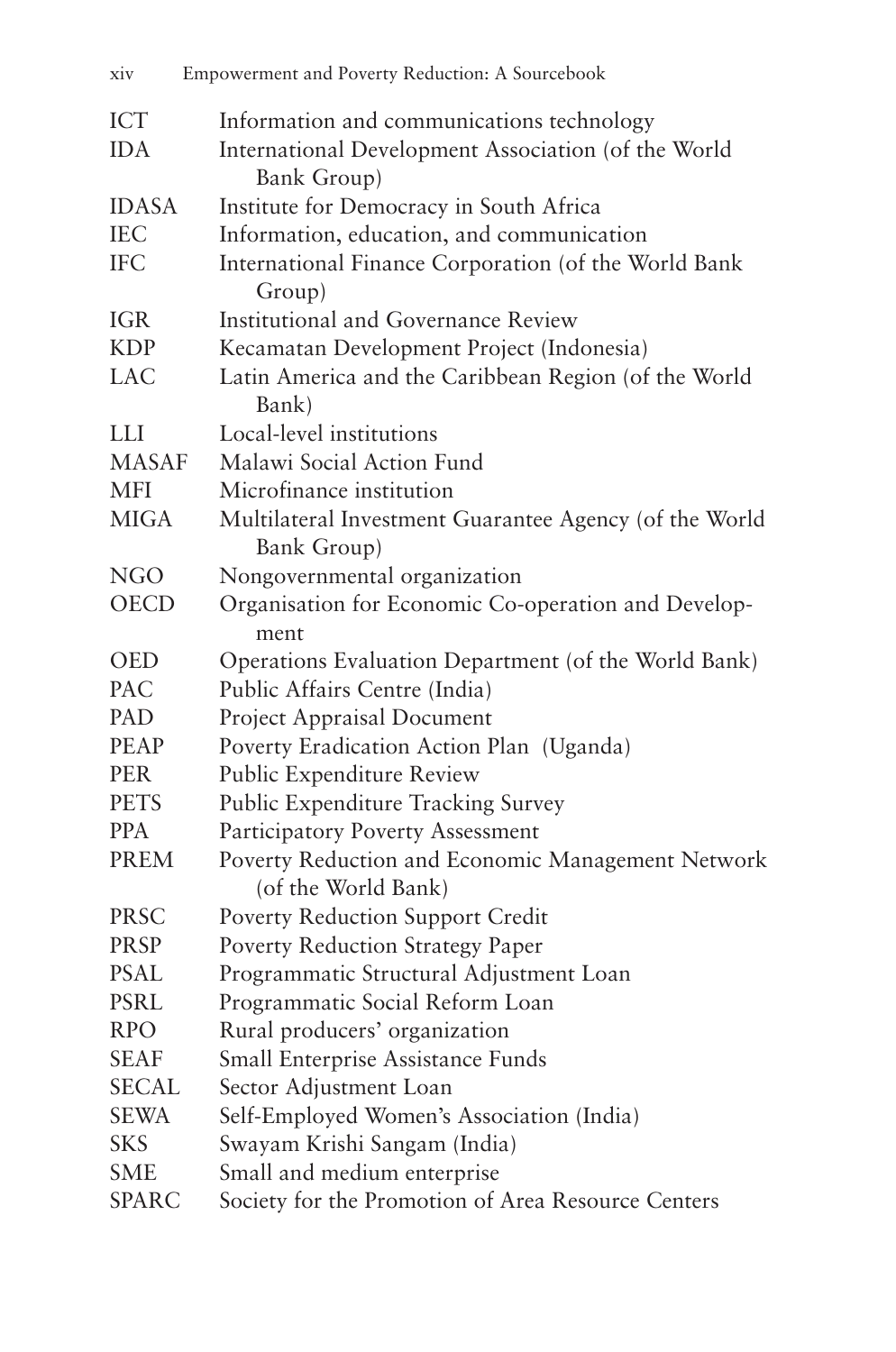| <b>UNDP</b>   | United Nations Development Programme                          |
|---------------|---------------------------------------------------------------|
|               | UNESCO United Nations Educational, Scientific, and Cultural   |
|               | Organization                                                  |
| <b>UNICEF</b> | United Nations Children's Fund                                |
| <b>UNIDO</b>  | United Nations Industrial Development Organization            |
| <b>USAID</b>  | U.S. Agency for International Development                     |
| <b>WBES</b>   | World Business Environment Survey                             |
| <b>WBI</b>    | World Bank Institute                                          |
| <b>WDR</b>    | World Development Report                                      |
| <b>ZAMSIF</b> | Zambia Social Investment Fund                                 |
| S             | All dollar amounts used in this book are current U.S. dollars |
|               | unless otherwise specified.                                   |
|               |                                                               |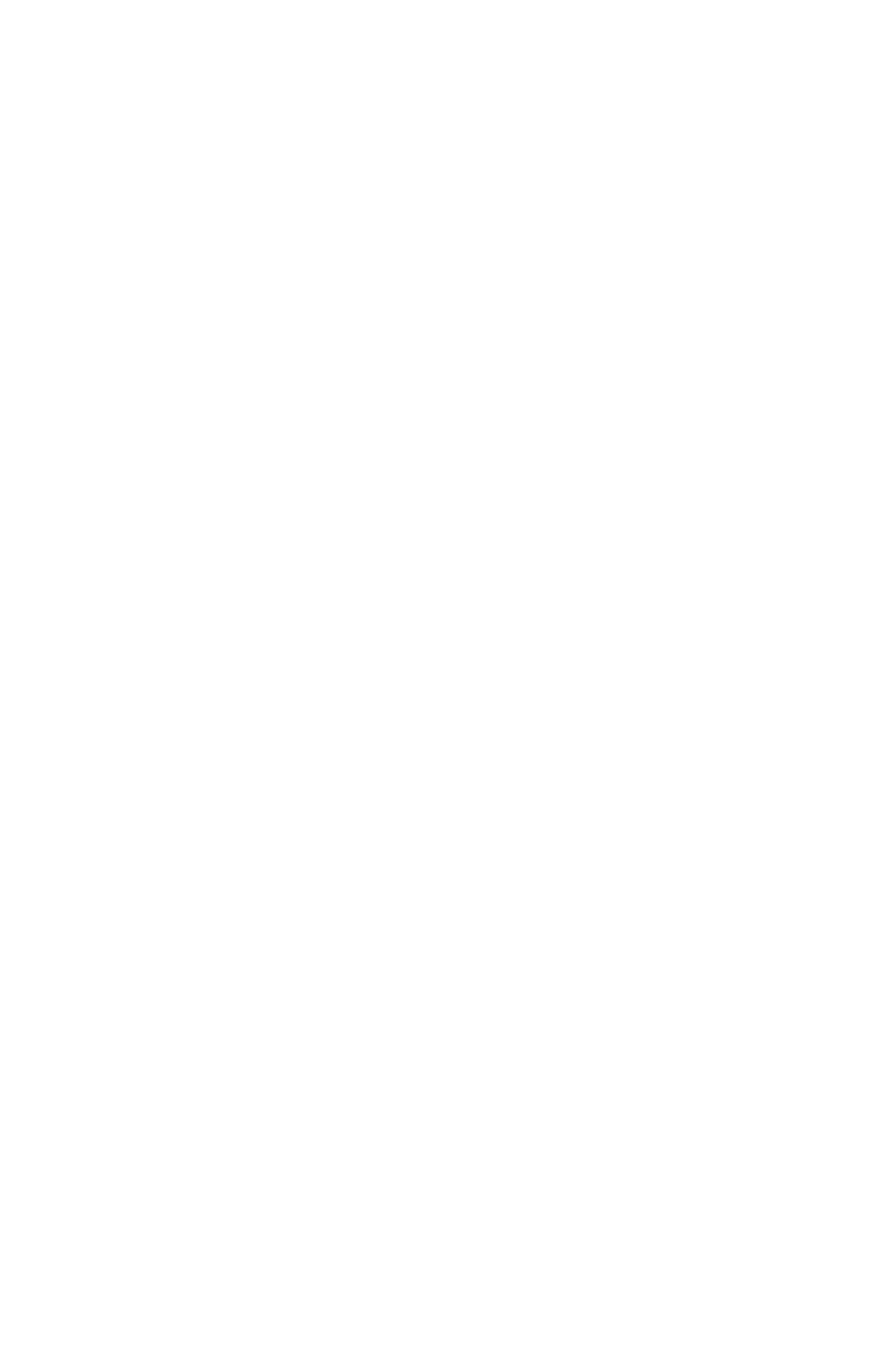### **Summary**

*World Development Report 2000/2001: Attacking Poverty* presents a multidimensional view of poverty. In particular, it underscores the importance of increasing poor people's access to opportunity, security, and empowerment for economic growth and poverty reduction. Building on *WDR 2000/2001*, the World Bank's Strategic Framework Paper identifies two priority areas for Bank support to client governments: (a) building the climate for investment, jobs, and growth, and (b) empowering poor people and investing in their assets. This book defines the World Bank's approach to empowerment for economic growth and poverty reduction. It is central to achieving the Millennium Development Goals.

A growing body of evidence points to the linkages between empowerment and development effectiveness both at the society-wide level and at the grassroots level. Empowerment approaches can strengthen good governance, which in turn enhances growth prospects. When citizens are engaged, exercise their voice, and demand accountability, government performance improves and corruption is harder to sustain. Citizen participation can also build consensus in support of difficult reforms needed to create a positive investment climate and induce growth. In addition, the empowerment agenda supports development effectiveness by promoting growth patterns that are pro-poor. This involves reducing inequalities by investing in poor people's capabilities through education and access to basic health care, as well as by increasing their access to land, financial capital, and markets.

Experience also demonstrates that empowerment can improve development effectiveness and pro-poor impact at the individual project level. Grassroots community involvement is a powerful tool for the production and maintenance of local public goods such as water supply,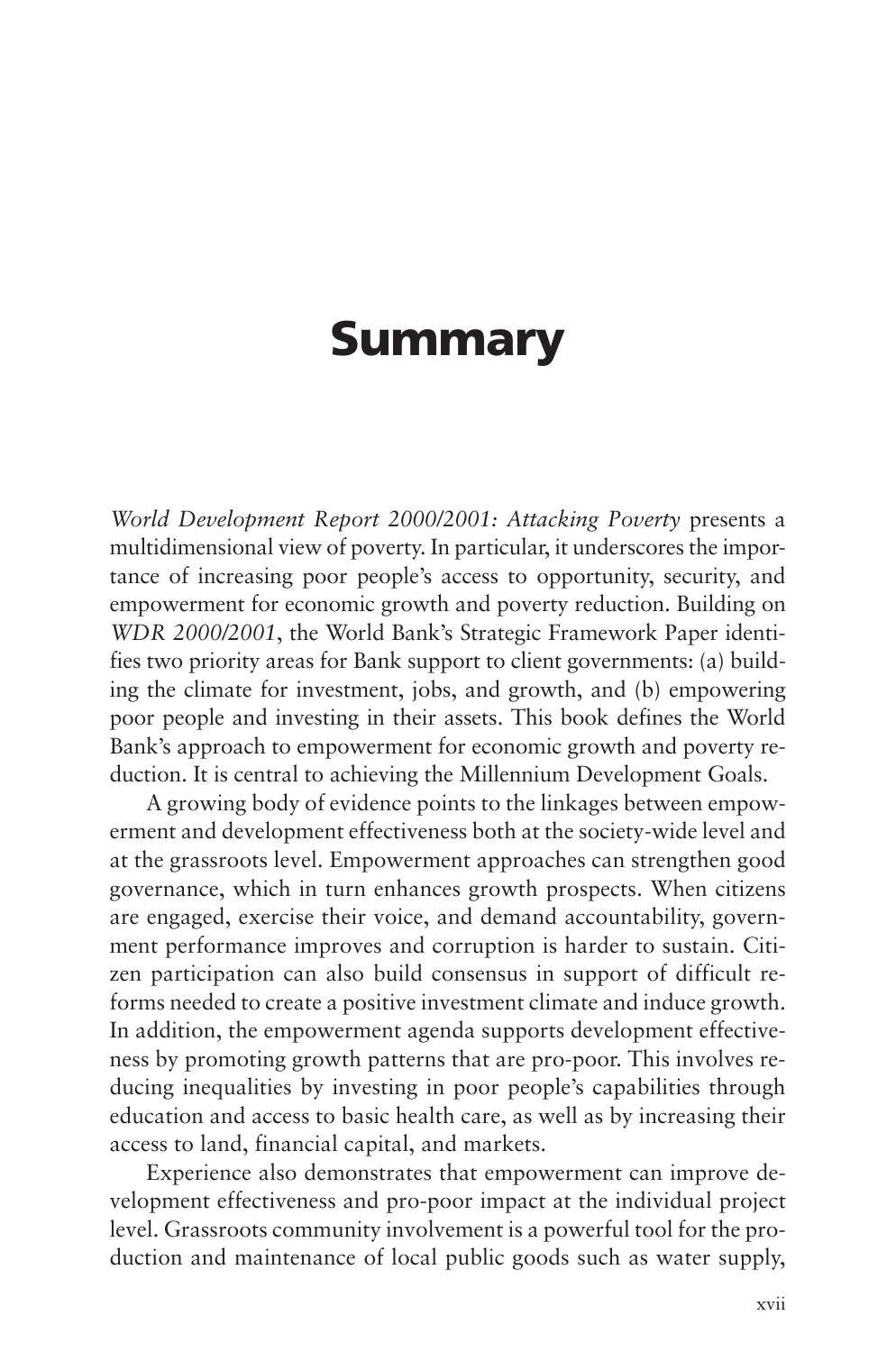sanitation, schools, health, roads, and forest management, which in turn increase the development effectiveness of investments. Empowerment strategies at the project level are supported by civil liberties in society. Evidence shows that projects in countries with strong civil liberties particularly citizen voice, participation, and accountability—significantly outperform projects in countries with weak civil liberties.

However, there remain many questions about what empowerment means, how it applies to the Bank's work, and what actions should be undertaken to move the empowerment agenda forward. This book addresses these three issues, taking into account the World Bank's mandate and comparative advantage in this field. The final section of the book documents tools and practices that can support the implementation of an empowering approach to poverty reduction.

The World Bank's comparative advantage in pursuing an empowerment agenda for poverty reduction lies in its relationship with governments around the world. The Bank is well placed to provide analysis, evaluation, advice, and financing on issues from governance to sector reform to economic growth. The Bank can convene stakeholders to stimulate debate, consensus, and coalition building for reform. It can support information disclosure, inclusion, and participation—particularly of poor people—and public accountability mechanisms in lending products and strategies. Finally, the Bank can support the strengthening of civil society and government institutions at the local and national levels.

#### **The Meaning of Empowerment**

Empowerment refers broadly to the expansion of freedom of choice<br>and action to shape one's life. It implies control over resources and decisions. For poor people, that freedom is severely curtailed by their voicelessness and powerlessness in relation particularly to the state and markets. There are important gender inequalities, including within the household. Since powerlessness is embedded in a culture of unequal institutional relations, the book adopts an institutional definition of empowerment in the context of poverty reduction, which also helps draw out the relevance to the Bank's work:

*Empowerment is the expansion of assets and capabilities of poor people to participate in, negotiate with, influence, control, and hold accountable institutions that affect their lives.*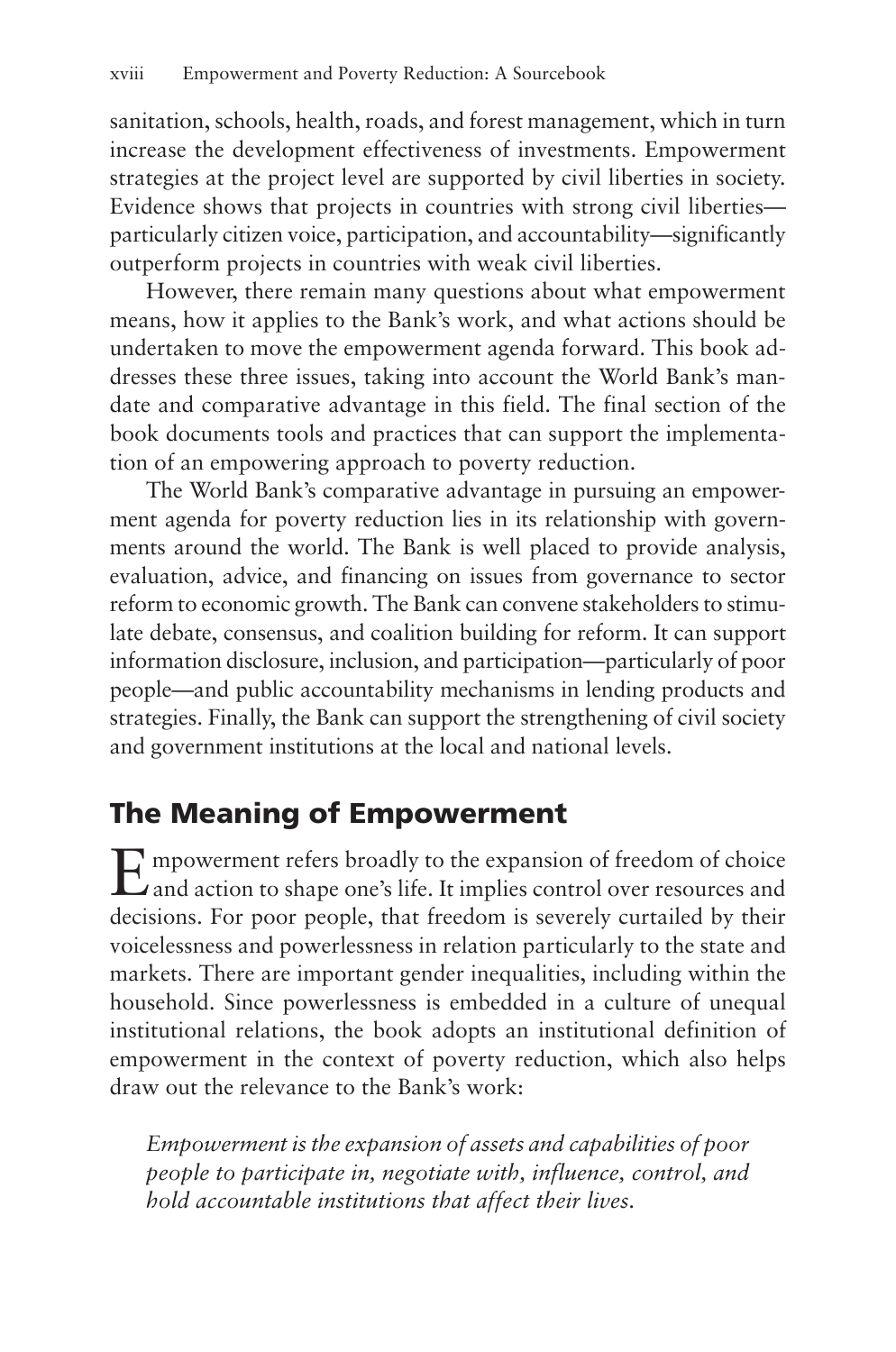Since poverty is multidimensional, poor people need a range of assets and capabilities at the individual level (such as health, education, and housing) and at the collective level (such as the ability to organize and mobilize to take collective action to solve their problems).

Empowering poor men and women requires the removal of formal and informal institutional barriers that prevent them from taking action to improve their wellbeing—individually or collectively—and limit their choices. The key formal institutions include the laws, rules, and regulations upheld by states, markets, civil society, and international agencies; informal institutions include norms of social solidarity, sharing, social exclusion, and corruption, among others.

#### **Four Key Elements**

Because state actions create the conditions in which poor people and<br>other actors make decisions, the primary focus of this book is on state reform to improve provision of basic services, local and national governance, pro-poor market development, and access to justice. These reforms are premised on a mindset and values shaped by the view of poor people as partners and initiators of development rather than as problems. The book also highlights civil society roles to support propoor policies and actions at all levels.

Since social, cultural, political, and economic conditions vary and institutions are context-specific, reform strategies must vary as well. Although there is no single institutional model for empowerment, experience shows that certain elements are almost always present when empowerment efforts are successful. These elements act in synergy and strengthen the demand side of governance. The four key elements of empowerment that must underlie institutional reform are:

*• Access to information.* Information is power. Two-way information flows from government to citizens and from citizens to government are critical for responsible citizenship and responsive and accountable governance. Informed citizens are better equipped to take advantage of opportunity, access services, exercise their rights, and hold state and nonstate actors accountable. Critical areas where information is most important include state and private sector performance, financial services and markets, and rules and rights regarding basic services.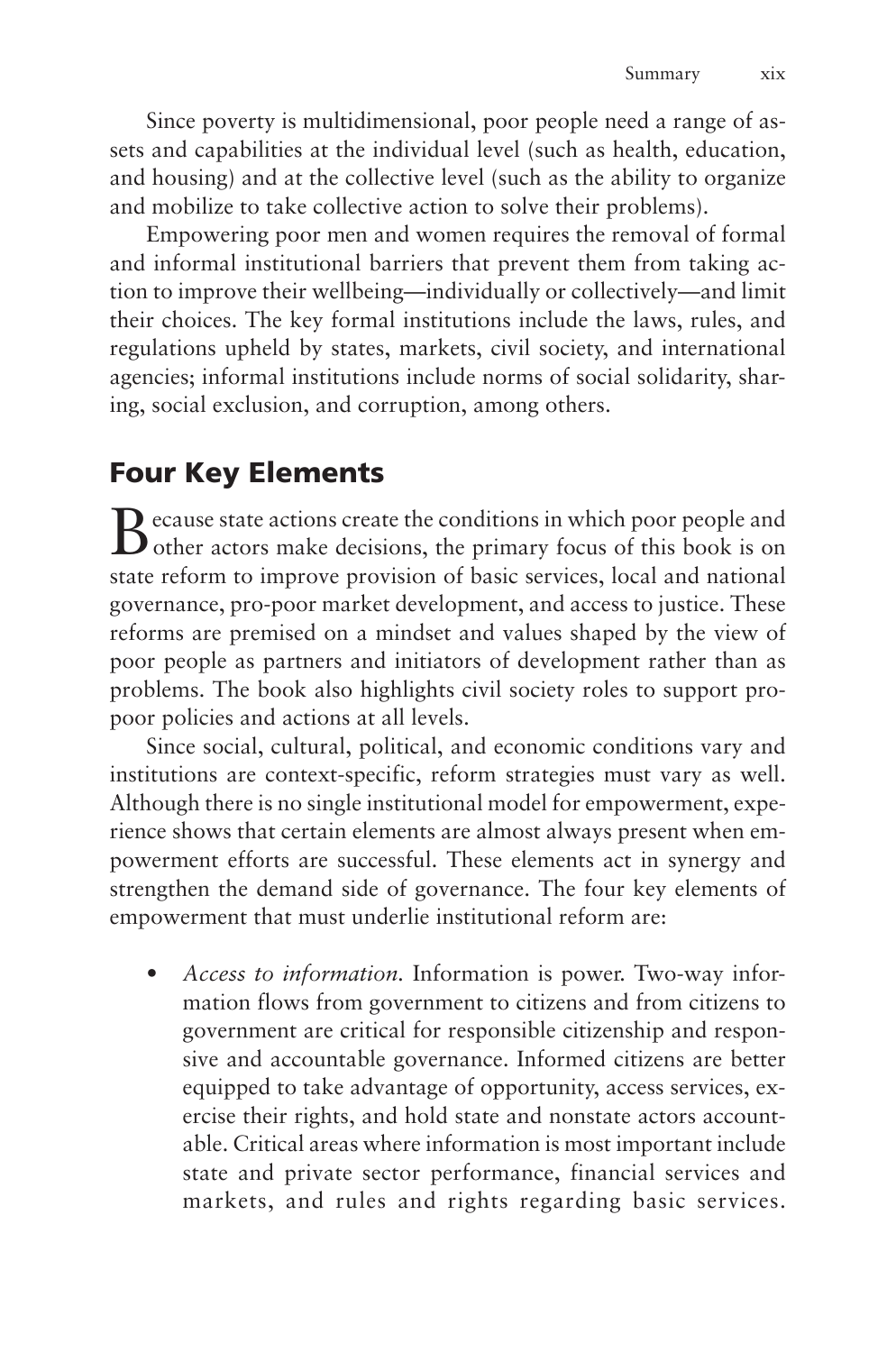Information and communication technologies often play a pivotal role in broadening access to information.

- *Inclusion/participation.* An empowering approach to participation treats poor people as co-producers, with authority and control over decisions and resources devolved to the lowest appropriate level. Inclusion of poor people and other excluded groups in decisionmaking is critical to ensure that limited public resources build on local knowledge and priorities, and brings about commitment to change. However, in order to sustain inclusion and informed participation, it is usually necessary to change rules and processes to create space for people to debate issues, participate in local and national priority setting and budget formation, and access basic and financial services.
- *Accountability.* State officials, public employees, private providers, employers, and politicians must be held to account, making them answerable for their policies and actions that affect the wellbeing of citizens. There are three main types of accountability mechanism. Political accountability of political parties and representatives takes place increasingly through elections. Administrative accountability of government agencies is ensured through internal accountability mechanisms, both horizontal and vertical, within and between agencies. Social or public accountability mechanisms hold agencies accountable to citizens, and can reinforce both political and administrative accountability.
- *Local organizational capacity.* This refers to the ability of people to work together, organize themselves, and mobilize resources to solve problems of common interest. Organized groups and communities are more likely to have their voices heard and their demands met. When such membership-based groups federate at higher levels, they can gain voice and representation in policy dialogues and decisions that affect their wellbeing.

These four elements are already present in some of the Bank's ongoing work in projects, although investment in local organizational capacity is the least developed. They are much less present in policy loans and in analytical work. They also need to be reflected much more systematically in the Bank's Country Assistance Strategies, in its support for poverty reduction strategies, and in related mandates and analytical guidelines.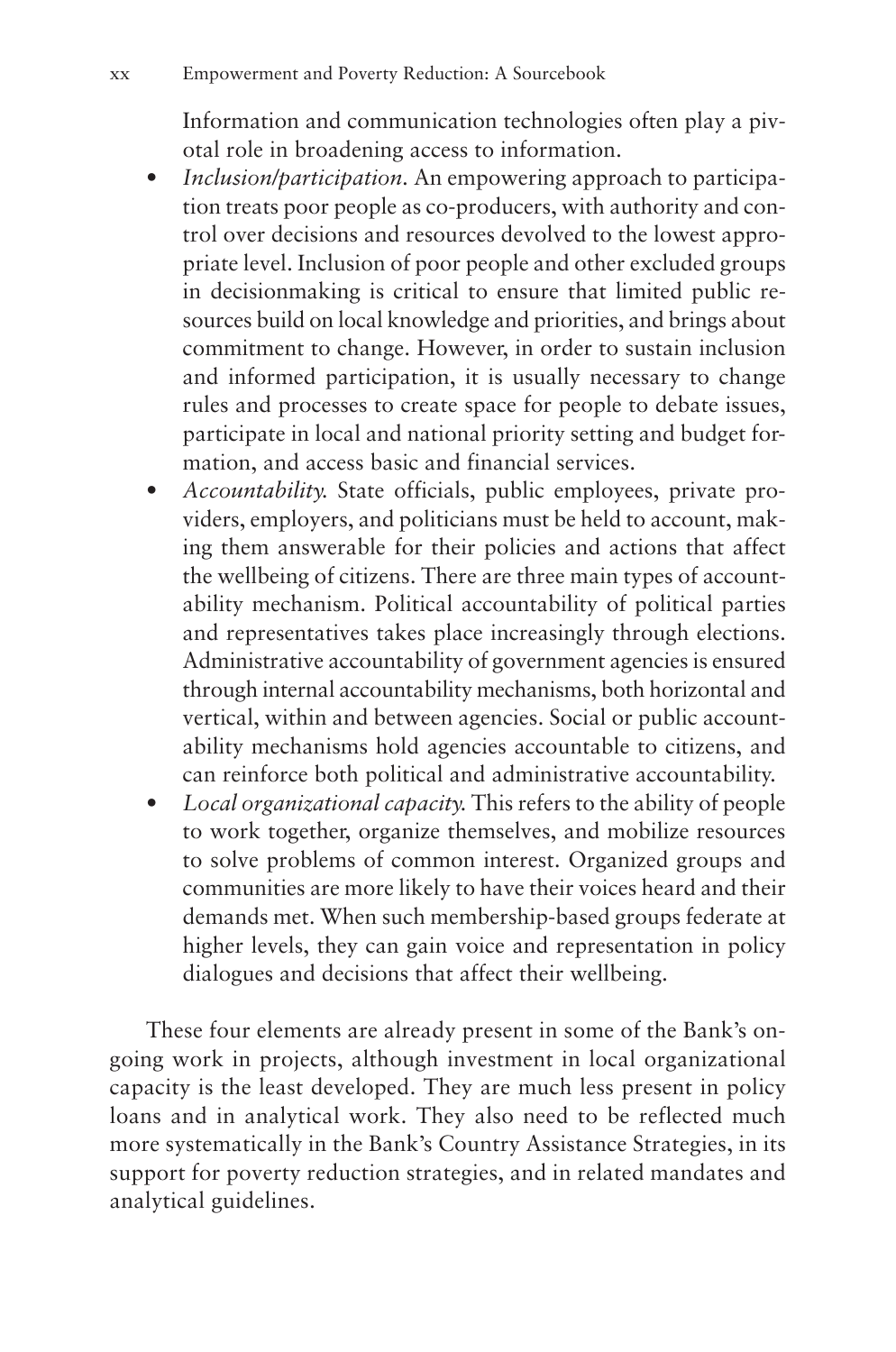#### **Application of Empowerment Approaches**

Empowerment approaches can be applied across a broad range of the Bank's work. To provide some practical illustrations from Bank and non-Bank activities, this book focuses on application of the empowerment framework in five areas:

- Provision of basic services
- Improved local governance
- Improved national governance
- Pro-poor market development
- Access by poor people to justice.

In the past, strategies for improved governance and poverty reduction have focused on formal systems, with little connection to citizens and those working at the community level. An empowering approach to state reform can be viewed as strengthening the *demand side of governance* for greater public effectiveness. A demand-side approach focuses on creating laws, rules, and procedures that enable citizens and poor people's organizations to interact effectively with their governments. Such an approach invests in educating and informing citizens, in creating institutional mechanisms for their sustained inclusion and participation, and in enabling the emergence of strong poor people's organizations and citizens' groups.

#### **Provision of Basic Services**

This refers to improving poor people's access to and effective use of basic services including health care, education, water, and roads. The Bank supports government efforts to get resources down to the community level through a variety of institutional models: through private or public actors, through central agencies, sectoral agencies, or decentralized authorities of local government, through stand-alone sector projects or multisectoral community-driven development projects.

An empowering approach to provision of basic services focuses on a variety of co-production strategies. These include (a) putting information about government services and performance in the public domain; (b) designing mechanisms for inclusion and participation, including service delivery schemes that poor people can afford or demand-side financing strategies; and (c) promoting social accountability and local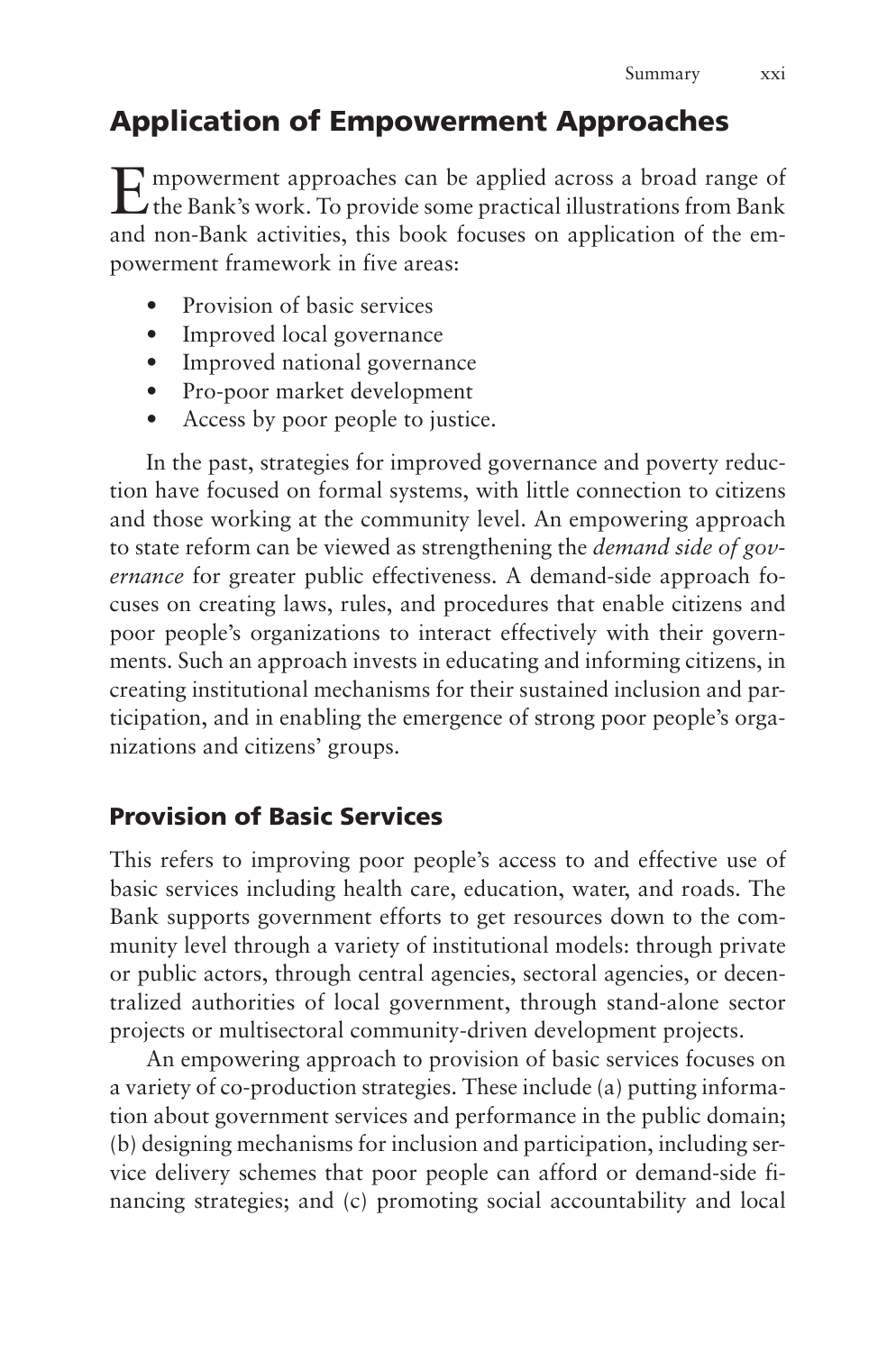organizational capacity by giving community groups authority and control over key decisions and financial resources in community-driven development projects. These can be multisectoral, or they can be singlesector projects such as those in rural water supply and sanitation or education.

#### **Improved Local Governance**

Improved local governance is critical for better service delivery and greater responsiveness to poor people's priority problems. Decentralization and local government reform have so far focused primarily on the supply side of formal systems and not on strengthening the demand side through actions that enable citizens to effectively utilize the space created by new rules and regulations. Empowered local governments (with authority and resources) need to empower local communities through mechanisms that increase citizen access to information, enable inclusion and participation, increase accountability of governments to citizens, and invest in local organizational capacity. In general there has been insufficient attention to the relationship between citizens and local governments, and very few cases of investment in strengthening poor people's organizations or other local civil society intermediaries to enable them to play new roles effectively.

#### **Improved National Governance**

Macroeconomic policy choices are areas that are just beginning to open to societal engagement. Since national processes and policies determine poor people's access to resources and opportunities, it is critical that these processes incorporate the four empowerment elements. Actions include linking information from poor people to the process of national budget and policy formulation, as well as civil society involvement in expenditure tracking, or citizen feedback through social accountability mechanisms. This will require strengthening the capacity of poor people's organizations and other civil society groups to perform these new functions to keep national governments responsive and accountable.

Participatory processes are being incorporated in some policy-based lending, in programmatic loans, and in the formation of national poverty reduction strategies. Mechanisms are now needed to institutionalize participatory strategies and increase their effectiveness by incorporating the other three elements of the empowerment framework.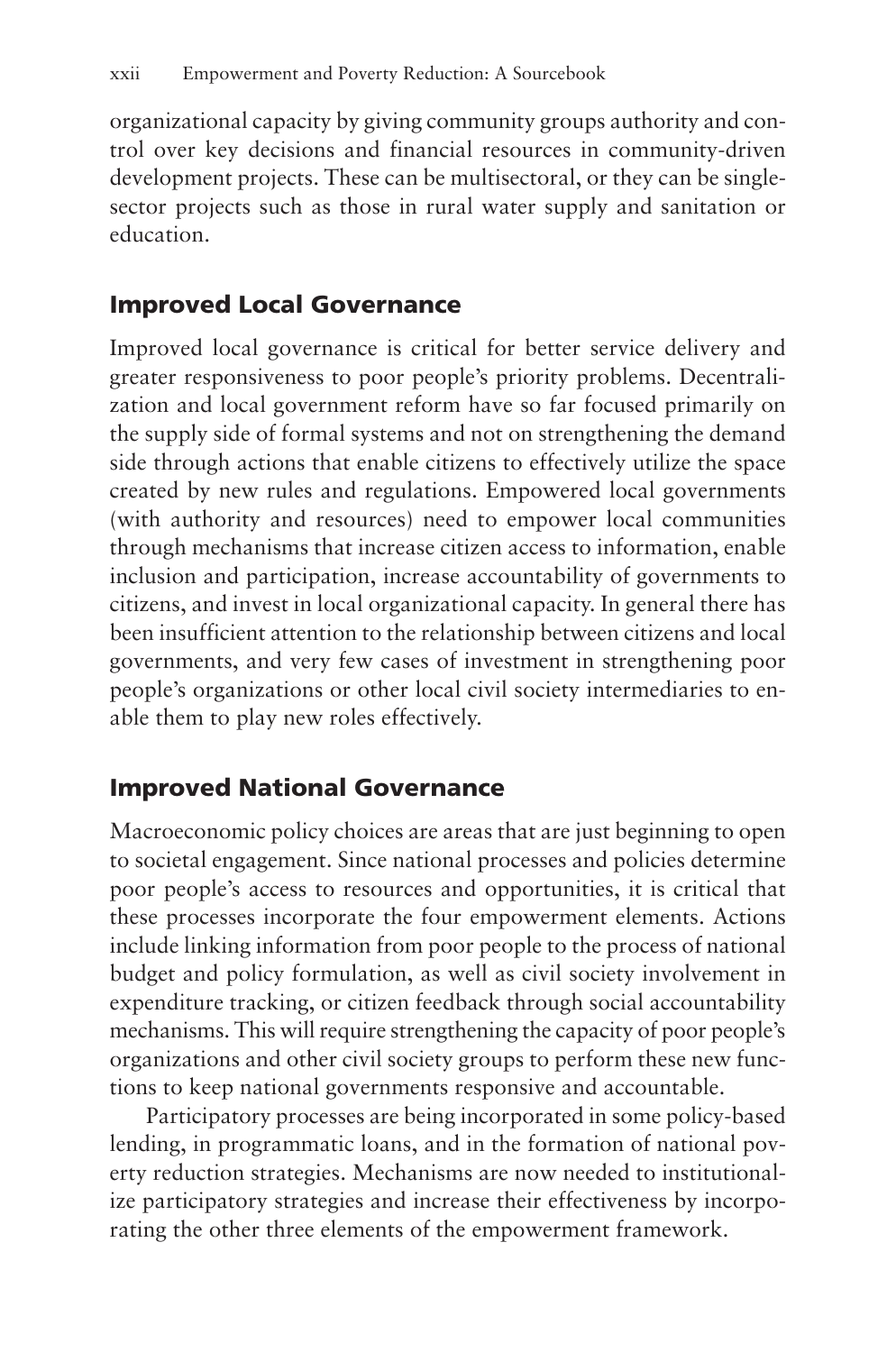#### **Pro-Poor Market Development**

Poverty and vulnerability will not be reduced without broad-based growth fueled by private sector activity. However, economic growth cannot be sustained if poor people are excluded from optimal engagement in productive activities. While an overall investment climate that fosters entrepreneurship, job creation, competition, and security of property and benefit rights is crucial for poor people's involvement in market activities, it is not enough. Micro and small enterprises face constraints and exclusion that are not automatically corrected by improvements in the macro investment climate. Poor people are often excluded from equal access to economic opportunity because of regulations, discrimination, and lack of information, connections, skills, credit, and organization. Elements of empowering approaches can help to overcome many of these barriers that prevent poor people's entry into new markets. Changes in regulations can encourage private sector actors to innovate and develop new products that can potentially reach large numbers of poor people with financial and insurance products to manage vulnerability.

#### **Access to Justice and Legal Aid**

Rule of law and a functioning judicial system are important not only for the investment climate, but also for protecting poor people and their livelihoods. A new generation of judicial and legal reform projects is creating the legal environment for accountable governance and empowering poor people by increasing their access to justice through a mix of strategies. Currently, more than 400 Bank-financed projects have legal and judicial reform components. In addition, there are 30 freestanding projects in five regions. These projects focus on (a) improving administrative justice and making administrative decisions accountable and affordable to ordinary citizens; (b) promoting judicial independence and accountability; (c) improving legal education; (d) improving poor people's cultural, physical, and financial access to justice; and (e) public outreach and education.

#### **Conclusion**

 $\Gamma$  mpowerment approaches focus on enhancing poor people's free- $\Delta$  dom of choice and action. Empowerment of poor people is an end in itself and is also critical for development effectiveness. It is not a